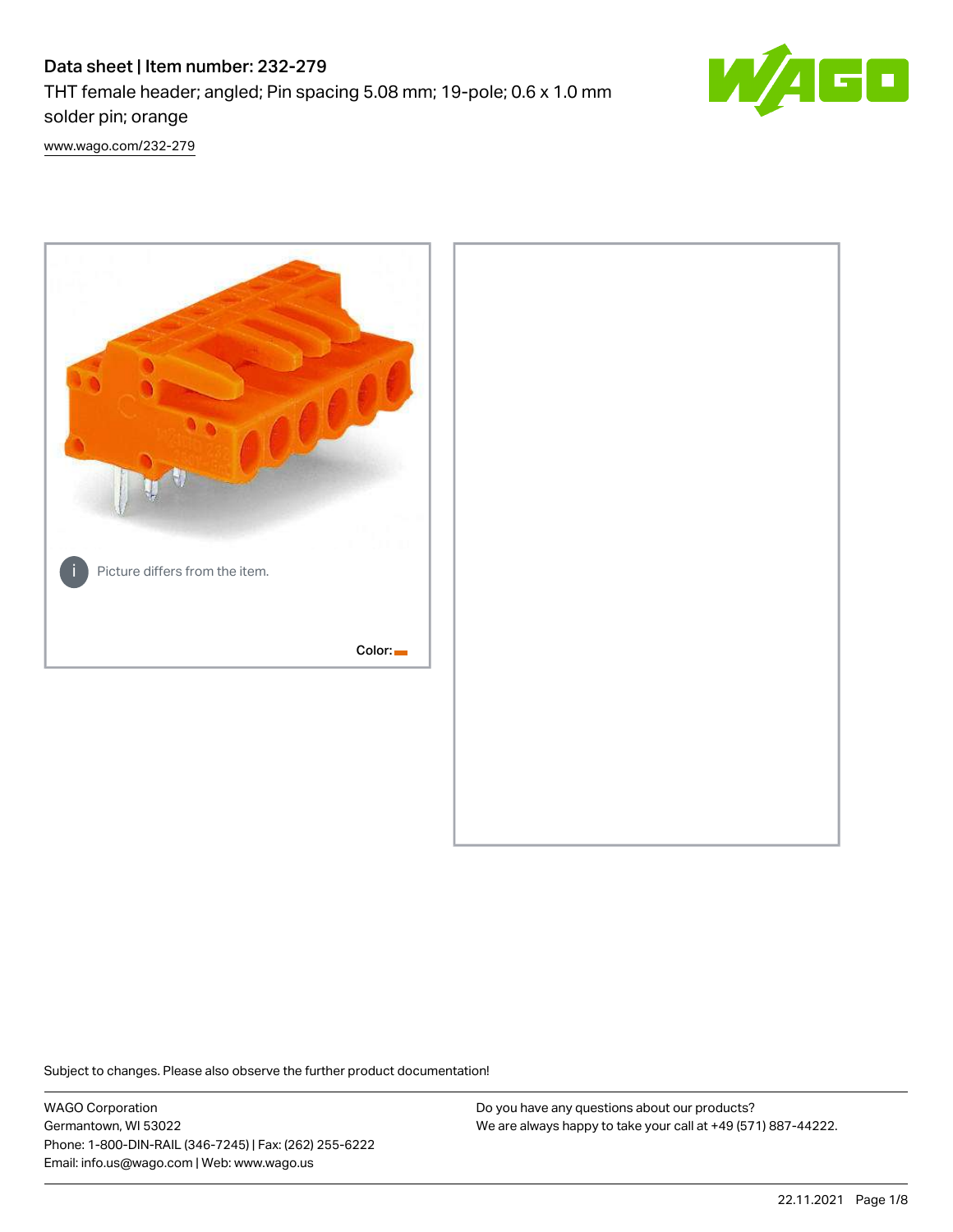[www.wago.com/232-279](http://www.wago.com/232-279)



Dimensions in mm

 $L =$  (pole no. x pin spacing) + 1.5 mm

Distance to first solder pin: 2.2 mm

2- to 3-pole female connectors – one latch only

#### Item description

- **Horizontal or vertical PCB mounting via straight or angled solder pins**
- For board-to-board and board-to-wire connections
- $\blacksquare$ Touch-proof PCB outputs
- $\blacksquare$ Easy-to-identify PCB inputs and outputs
- **Now With coding fingers**

Subject to changes. Please also observe the further product documentation!

WAGO Corporation Germantown, WI 53022 Phone: 1-800-DIN-RAIL (346-7245) | Fax: (262) 255-6222 Email: info.us@wago.com | Web: www.wago.us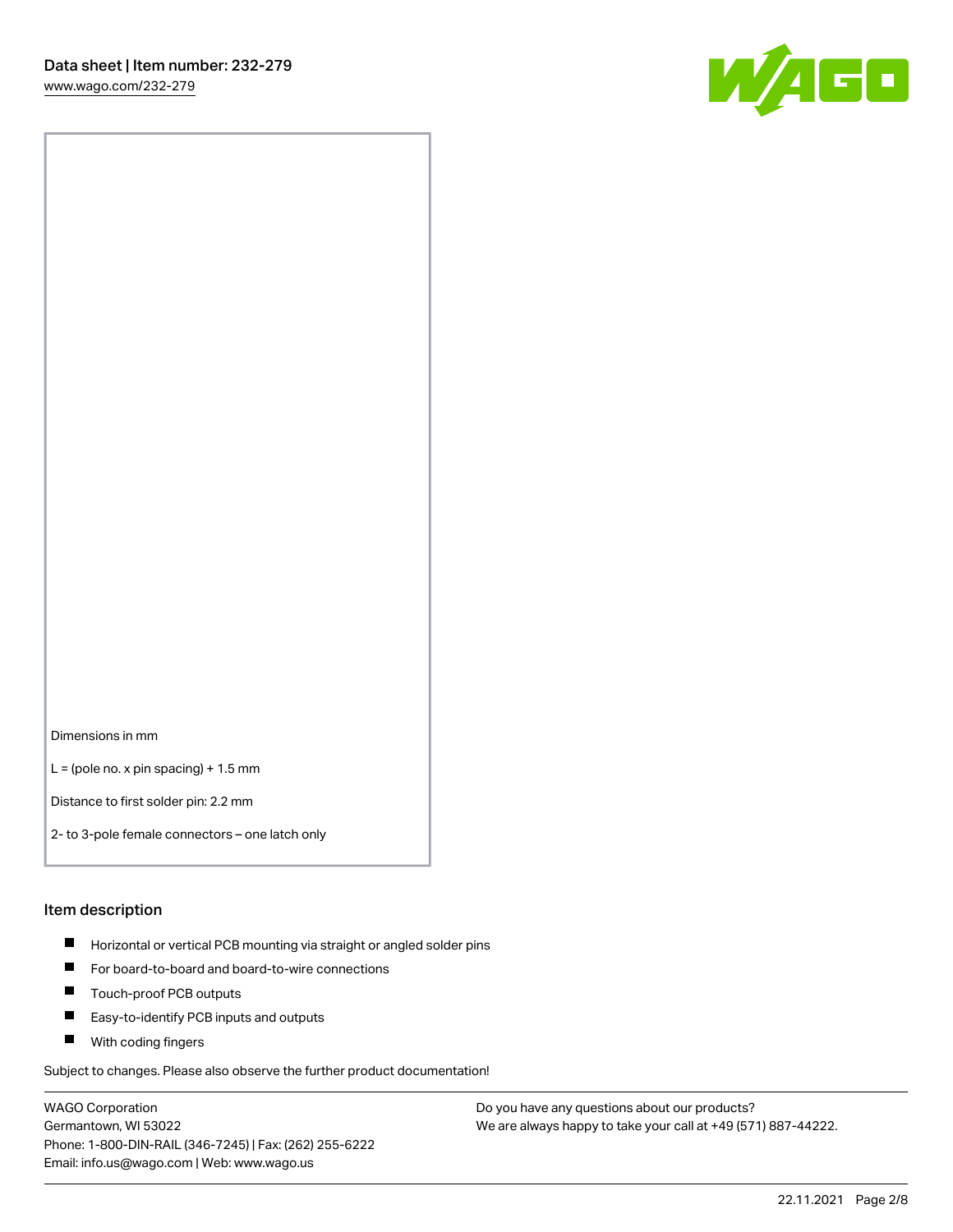

## Data Notes

| Safety information 1 | The <i>MCS – MULTI CONNECTION SYSTEM</i> includes connectors<br>without breaking capacity in accordance with DIN EN 61984. When<br>used as intended, these connectors must not be connected<br>/disconnected when live or under load. The circuit design should<br>ensure header pins, which can be touched, are not live when<br>unmated. |
|----------------------|--------------------------------------------------------------------------------------------------------------------------------------------------------------------------------------------------------------------------------------------------------------------------------------------------------------------------------------------|
| Variants:            | Other pole numbers<br>3.8 mm pin projection for male headers with straight solder pins<br>Gold-plated or partially gold-plated contact surfaces<br>Other versions (or variants) can be requested from WAGO Sales or<br>configured at https://configurator.wago.com/                                                                        |

## Electrical data

## IEC Approvals

| Ratings per                 | IEC/EN 60664-1                                                       |
|-----------------------------|----------------------------------------------------------------------|
| Rated voltage (III / 3)     | 320 V                                                                |
| Rated surge voltage (III/3) | 4 <sub>k</sub> V                                                     |
| Rated voltage (III/2)       | 320 V                                                                |
| Rated surge voltage (III/2) | 4 <sub>k</sub> V                                                     |
| Nominal voltage (II/2)      | 630 V                                                                |
| Rated surge voltage (II/2)  | 4 <sub>k</sub> V                                                     |
| Rated current               | 12A                                                                  |
| Legend (ratings)            | (III / 2) $\triangleq$ Overvoltage category III / Pollution degree 2 |

## UL Approvals

| Approvals per                  | UL 1059 |
|--------------------------------|---------|
| Rated voltage UL (Use Group B) | 300 V   |
| Rated current UL (Use Group B) | 15 A    |
| Rated voltage UL (Use Group D) | 300 V   |
| Rated current UL (Use Group D) | 10 A    |

# Ratings per UL

| Rated voltage UL 1977 | 600 V |
|-----------------------|-------|
| Rated current UL 1977 |       |

Subject to changes. Please also observe the further product documentation!

| <b>WAGO Corporation</b>                                | Do you have any questions about our products?                 |
|--------------------------------------------------------|---------------------------------------------------------------|
| Germantown, WI 53022                                   | We are always happy to take your call at +49 (571) 887-44222. |
| Phone: 1-800-DIN-RAIL (346-7245)   Fax: (262) 255-6222 |                                                               |
| Email: info.us@wago.com   Web: www.wago.us             |                                                               |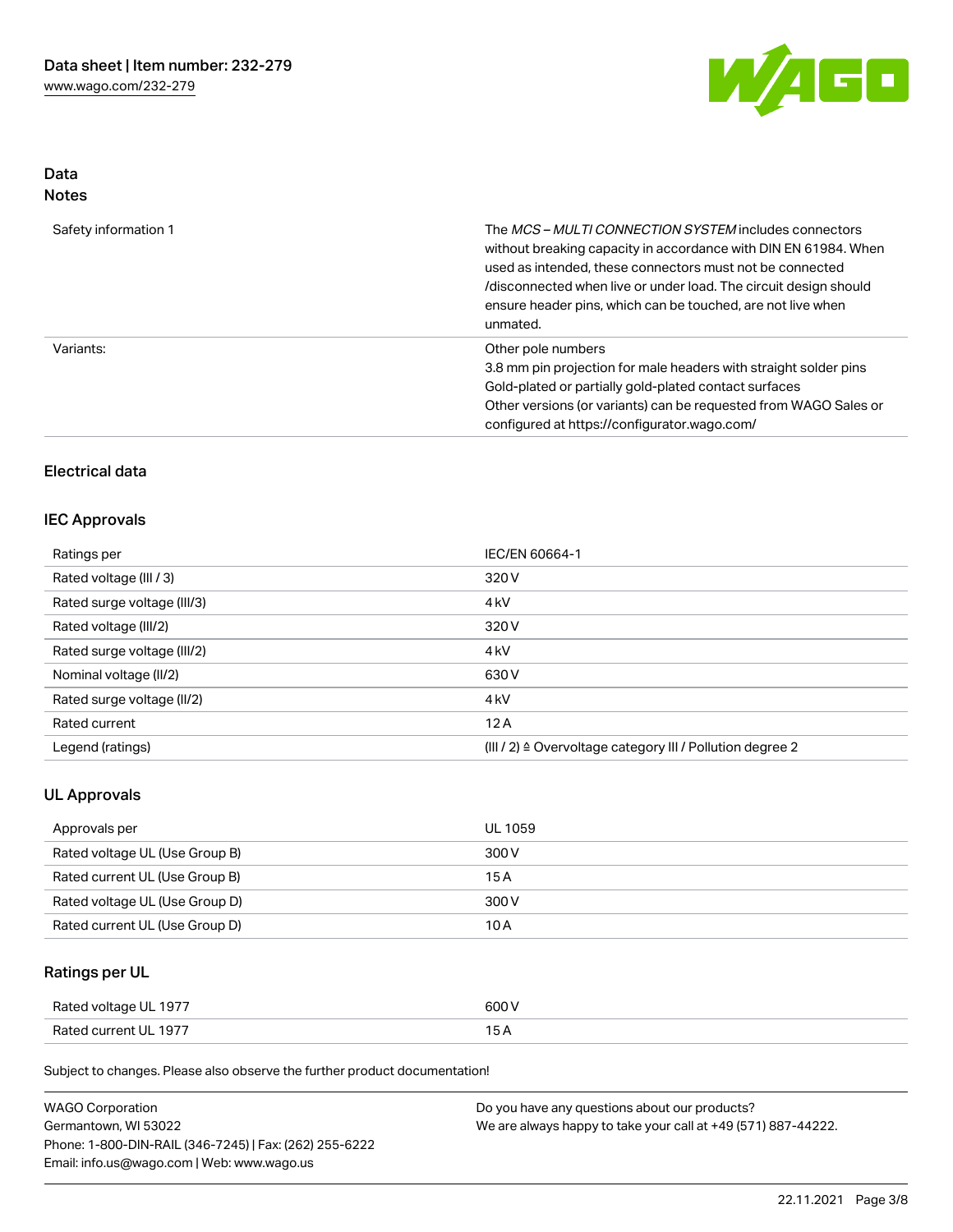

## CSA Approvals

| Approvals per                     | <b>CSA</b> |
|-----------------------------------|------------|
| Rated voltage CSA (Use Group B)   | 300 V      |
| Rated current CSA (Use Group B)   | 15A        |
| Rated voltage CSA (Use Group D)   | 300 V      |
| Rated current CSA (Use Group D)   | 10A        |
| <b>Connection data</b>            |            |
|                                   |            |
| Total number of connection points | 19         |
| Total number of potentials        | 19         |
| Number of connection types        | 1          |
| Number of levels                  | и          |
| <b>Connection 1</b>               |            |

#### Physical data

| Pin spacing                          | 5.08 mm / 0.2 inch    |
|--------------------------------------|-----------------------|
| Width                                | 98.02 mm / 3.859 inch |
| Height                               | 16.6 mm / 0.654 inch  |
| Height from the surface              | 11.6 mm / 0.457 inch  |
| Depth                                | 18.25 mm / 0.719 inch |
| Solder pin length                    | $5 \,\mathrm{mm}$     |
| Solder pin dimensions                | $0.6 \times 1$ mm     |
| Drilled hole diameter with tolerance | $1.3$ $(+0.1)$ mm     |

# Plug-in connection

| Contact type (pluggable connector) | Female header |
|------------------------------------|---------------|
| Connector (connection type)        | for PCB       |
| Mismating protection               | No            |
| Mating direction to the PCB        | 0°            |
| Locking of plug-in connection      | Without       |

## PCB contact

PCB Contact **THT** 

Subject to changes. Please also observe the further product documentation!

| <b>WAGO Corporation</b>                                | Do you have any questions about our products?                 |
|--------------------------------------------------------|---------------------------------------------------------------|
| Germantown, WI 53022                                   | We are always happy to take your call at +49 (571) 887-44222. |
| Phone: 1-800-DIN-RAIL (346-7245)   Fax: (262) 255-6222 |                                                               |
| Email: info.us@wago.com   Web: www.wago.us             |                                                               |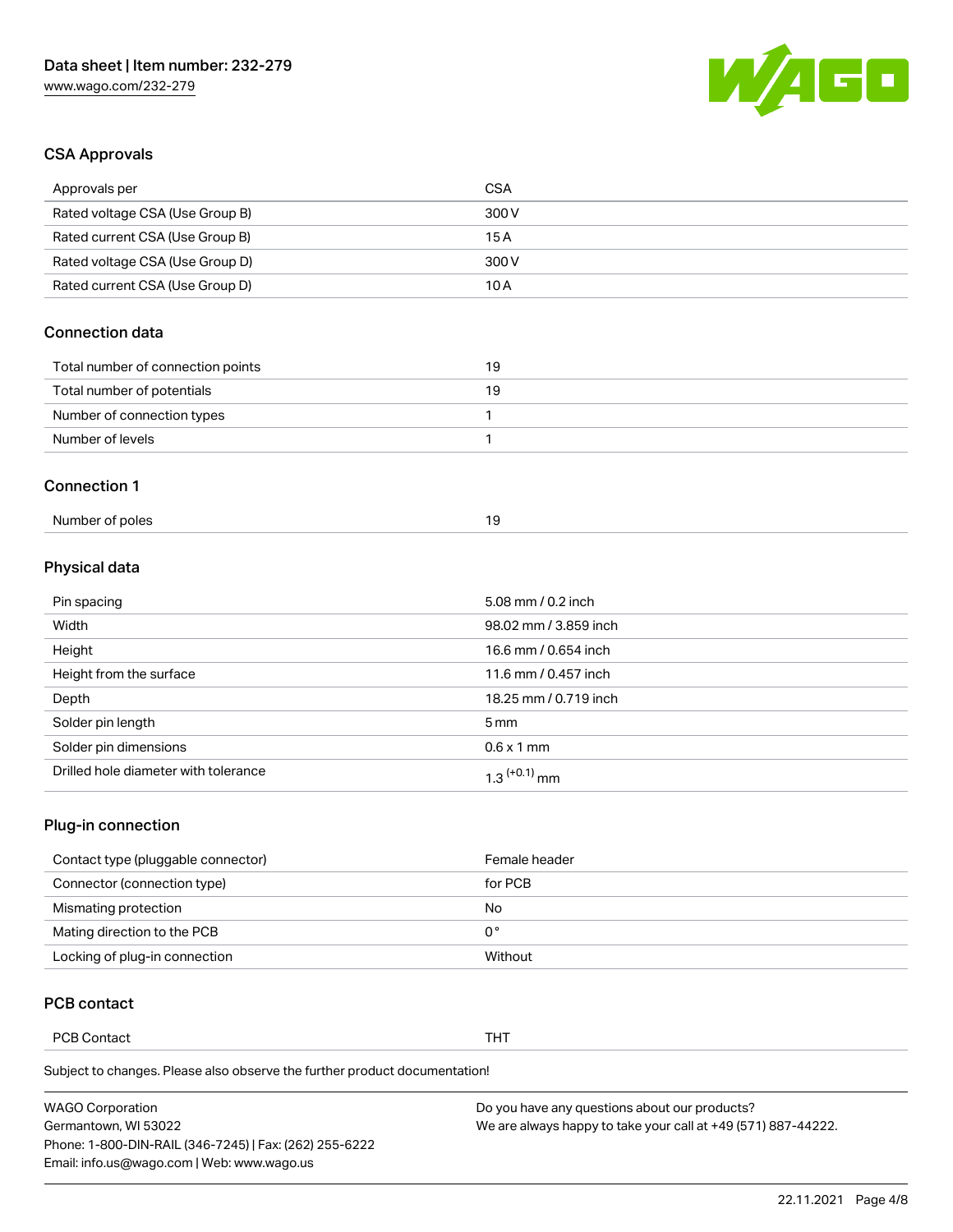[www.wago.com/232-279](http://www.wago.com/232-279)



| Solder pin arrangement              | over the entire female connector (in-line) |
|-------------------------------------|--------------------------------------------|
| Number of solder pins per potential |                                            |

#### Material data

| Color                       | orange           |
|-----------------------------|------------------|
| Material group              |                  |
| Insulation material         | Polyamide (PA66) |
| Flammability class per UL94 | V <sub>0</sub>   |
| Contact material            | Copper alloy     |
| Contact plating             | tin-plated       |
| Fire load                   | $0.271$ MJ       |
| Weight                      | 16.5g            |

## Environmental requirements

| Limit temperature range | $-60+85 °C$ |
|-------------------------|-------------|
|                         |             |

## Commercial data

| Product Group         | 3 (Multi Conn. System) |
|-----------------------|------------------------|
| PU (SPU)              | 10 Stück               |
| Packaging type        | box                    |
| Country of origin     | DE                     |
| <b>GTIN</b>           | 4044918579636          |
| Customs tariff number | 8536694040             |

## Approvals / Certificates

#### Country specific Approvals

|                       | <b>WAGO Corporation</b><br>Do you have any questions about our products?   |                                 |                     |
|-----------------------|----------------------------------------------------------------------------|---------------------------------|---------------------|
|                       | Subject to changes. Please also observe the further product documentation! |                                 |                     |
| Logo                  | Approval                                                                   | <b>Additional Approval Text</b> | Certificate<br>name |
| <b>Ship Approvals</b> |                                                                            |                                 |                     |
| KEMA                  |                                                                            |                                 |                     |
|                       | <b>KEMA/KEUR</b><br><b>DEKRA Certification B.V.</b>                        | EN 61984                        | 2190761.01          |
|                       | <b>DEKRA Certification B.V.</b>                                            |                                 |                     |
|                       | <b>CB</b>                                                                  | IEC 61984                       | NL-39756            |
| Logo                  | Approval                                                                   | <b>Additional Approval Text</b> | Certificate<br>name |

Germantown, WI 53022 Phone: 1-800-DIN-RAIL (346-7245) | Fax: (262) 255-6222 Email: info.us@wago.com | Web: www.wago.us

We are always happy to take your call at +49 (571) 887-44222.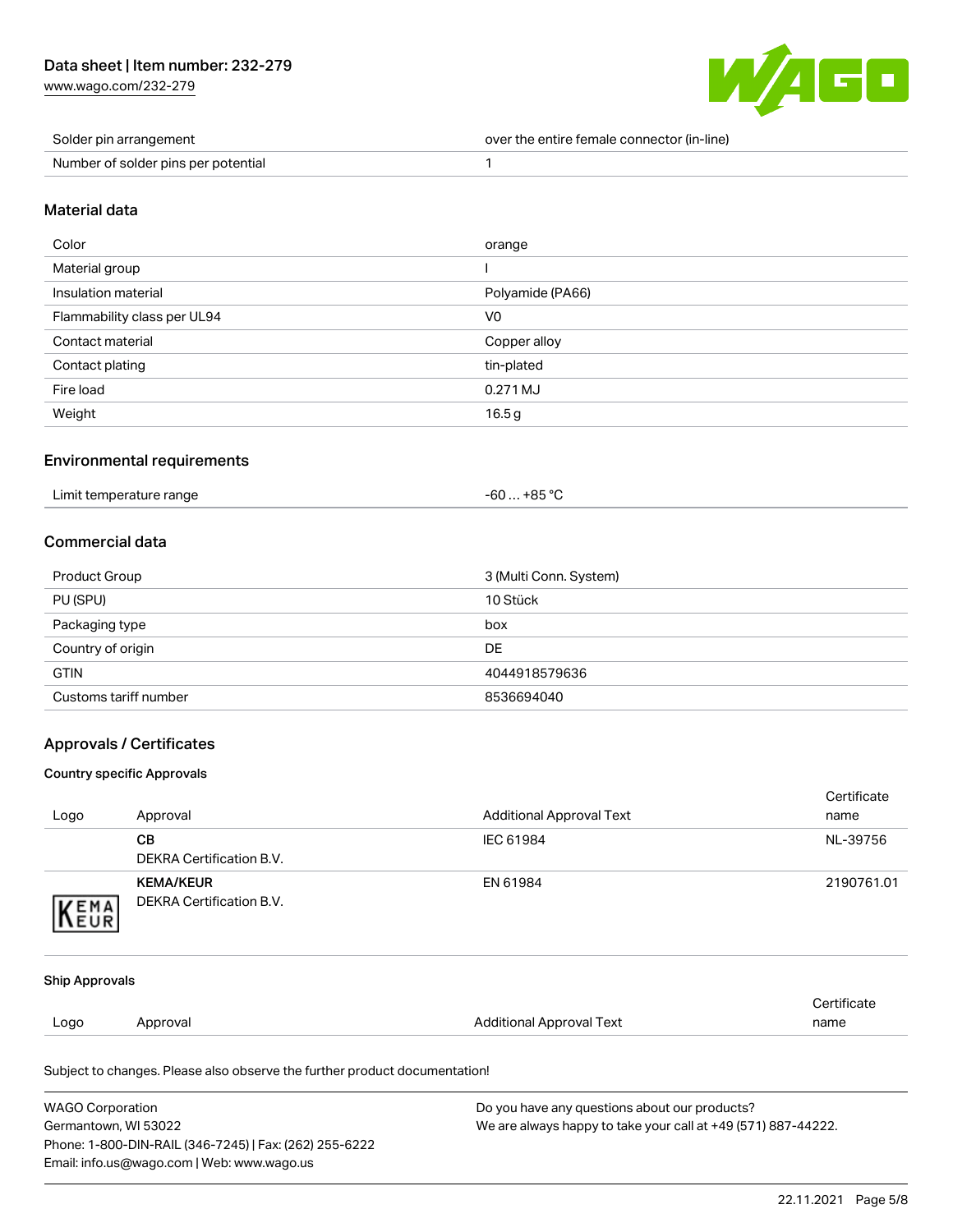# Data sheet | Item number: 232-279

[www.wago.com/232-279](http://www.wago.com/232-279)





| ABS                                                                              | <b>ABS</b><br>American Bureau of Shipping                                                                                  |                                                                                                                |                              | $19 -$<br>HG15869876-<br><b>PDA</b> |
|----------------------------------------------------------------------------------|----------------------------------------------------------------------------------------------------------------------------|----------------------------------------------------------------------------------------------------------------|------------------------------|-------------------------------------|
|                                                                                  | <b>LR</b><br>Lloyds Register                                                                                               | IEC 61984                                                                                                      |                              | 96/20035 (E5)                       |
| <b>UL-Approvals</b>                                                              |                                                                                                                            |                                                                                                                |                              |                                     |
| Logo                                                                             | Approval                                                                                                                   | <b>Additional Approval Text</b>                                                                                |                              | Certificate<br>name                 |
|                                                                                  | UL<br>UL International Germany GmbH                                                                                        | <b>UL 1977</b>                                                                                                 |                              | E45171                              |
|                                                                                  | <b>UR</b><br>Underwriters Laboratories Inc.                                                                                | UL 1059                                                                                                        |                              | E45172                              |
| Counterpart                                                                      | Item no.231-649<br>Male connector; 19-pole; Pin spacing 5.08 mm; orange                                                    |                                                                                                                | www.wago.com/231-649         |                                     |
|                                                                                  | Item no.231-649/019-000<br>Male connector; 19-pole; Pin spacing 5.08 mm; mounting flange; orange                           |                                                                                                                | www.wago.com/231-649/019-000 |                                     |
| <b>Optional accessories</b><br><b>Testing accessories</b><br>Testing accessories |                                                                                                                            |                                                                                                                |                              |                                     |
|                                                                                  | Item no.: 231-661<br>Test plugs for female connectors; for 5 mm and 5.08 mm pin spacing; 2,50 mm <sup>2</sup> ; light gray |                                                                                                                |                              | www.wago.com/231-661                |
| <b>Downloads</b><br>Documentation                                                |                                                                                                                            |                                                                                                                |                              |                                     |
| <b>Additional Information</b>                                                    |                                                                                                                            |                                                                                                                |                              |                                     |
| <b>Technical explanations</b>                                                    |                                                                                                                            | 2019 Apr 3                                                                                                     | pdf                          | Download                            |
|                                                                                  | Subject to changes. Please also observe the further product documentation!                                                 |                                                                                                                |                              |                                     |
| <b>WAGO Corporation</b><br>Germantown, WI 53022                                  | Phone: 1-800-DIN-RAIL (346-7245)   Fax: (262) 255-6222<br>Email: info.us@wago.com   Web: www.wago.us                       | Do you have any questions about our products?<br>We are always happy to take your call at +49 (571) 887-44222. |                              |                                     |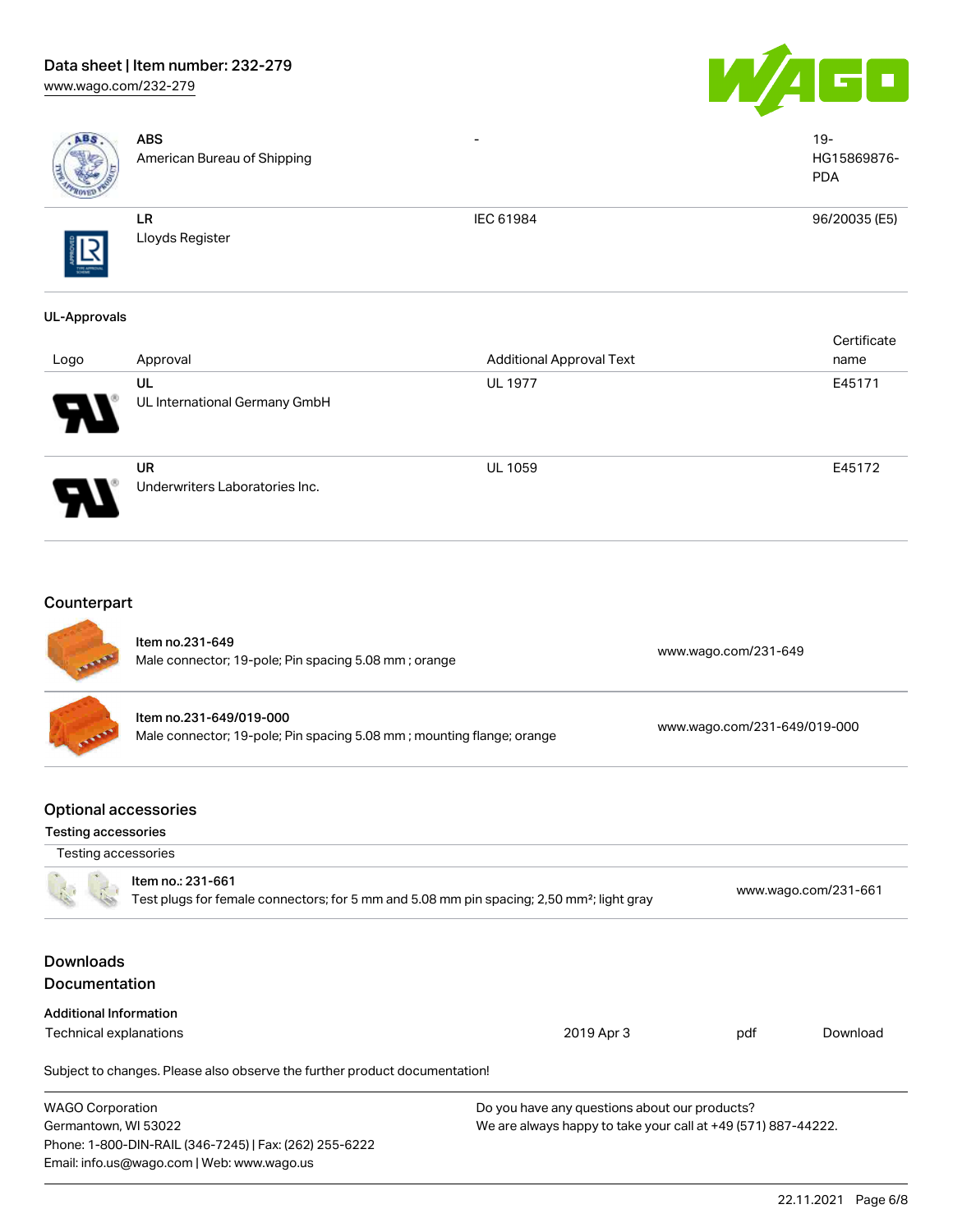

2.0 MB

| <b>CAD files</b>                                                                                                                                                       |            |          |
|------------------------------------------------------------------------------------------------------------------------------------------------------------------------|------------|----------|
| CAD data                                                                                                                                                               |            |          |
| 2D/3D Models 232-279                                                                                                                                                   | <b>URL</b> | Download |
| <b>CAE</b> data                                                                                                                                                        |            |          |
| EPLAN Data Portal 232-279                                                                                                                                              | <b>URL</b> | Download |
| ZUKEN Portal 232-279                                                                                                                                                   | <b>URL</b> | Download |
| <b>PCB Design</b>                                                                                                                                                      |            |          |
| Symbol and Footprint 232-279                                                                                                                                           | <b>URL</b> | Download |
| CAx data for your PCB design, consisting of "schematic symbols and PCB footprints",<br>allow easy integration of the WAGO component into your development environment. |            |          |
| Supported formats:                                                                                                                                                     |            |          |
| $\blacksquare$<br>Accel EDA 14 & 15                                                                                                                                    |            |          |
| Altium 6 to current version                                                                                                                                            |            |          |
| H<br>Cadence Allegro                                                                                                                                                   |            |          |
| DesignSpark                                                                                                                                                            |            |          |
| Eagle Libraries                                                                                                                                                        |            |          |
| H<br>KiCad                                                                                                                                                             |            |          |
| <b>Mentor Graphics BoardStation</b>                                                                                                                                    |            |          |
| Mentor Graphics Design Architect                                                                                                                                       |            |          |
| $\blacksquare$<br>Mentor Graphics Design Expedition 99 and 2000                                                                                                        |            |          |
| OrCAD 9.X PCB and Capture                                                                                                                                              |            |          |
| PADS PowerPCB 3, 3.5, 4.X, and 5.X                                                                                                                                     |            |          |
| PADS PowerPCB and PowerLogic 3.0<br>ш                                                                                                                                  |            |          |
| ш<br>PCAD 2000, 2001, 2002, 2004, and 2006                                                                                                                             |            |          |
| Pulsonix 8.5 or newer                                                                                                                                                  |            |          |
| <b>STL</b><br>ш                                                                                                                                                        |            |          |
| 3D STEP                                                                                                                                                                |            |          |
| TARGET 3001!                                                                                                                                                           |            |          |
| View Logic ViewDraw<br>ш                                                                                                                                               |            |          |
| Quadcept<br>ш                                                                                                                                                          |            |          |
| Subject to changes. Please also observe the further product documentation!                                                                                             |            |          |

WAGO Corporation Germantown, WI 53022 Phone: 1-800-DIN-RAIL (346-7245) | Fax: (262) 255-6222 Email: info.us@wago.com | Web: www.wago.us